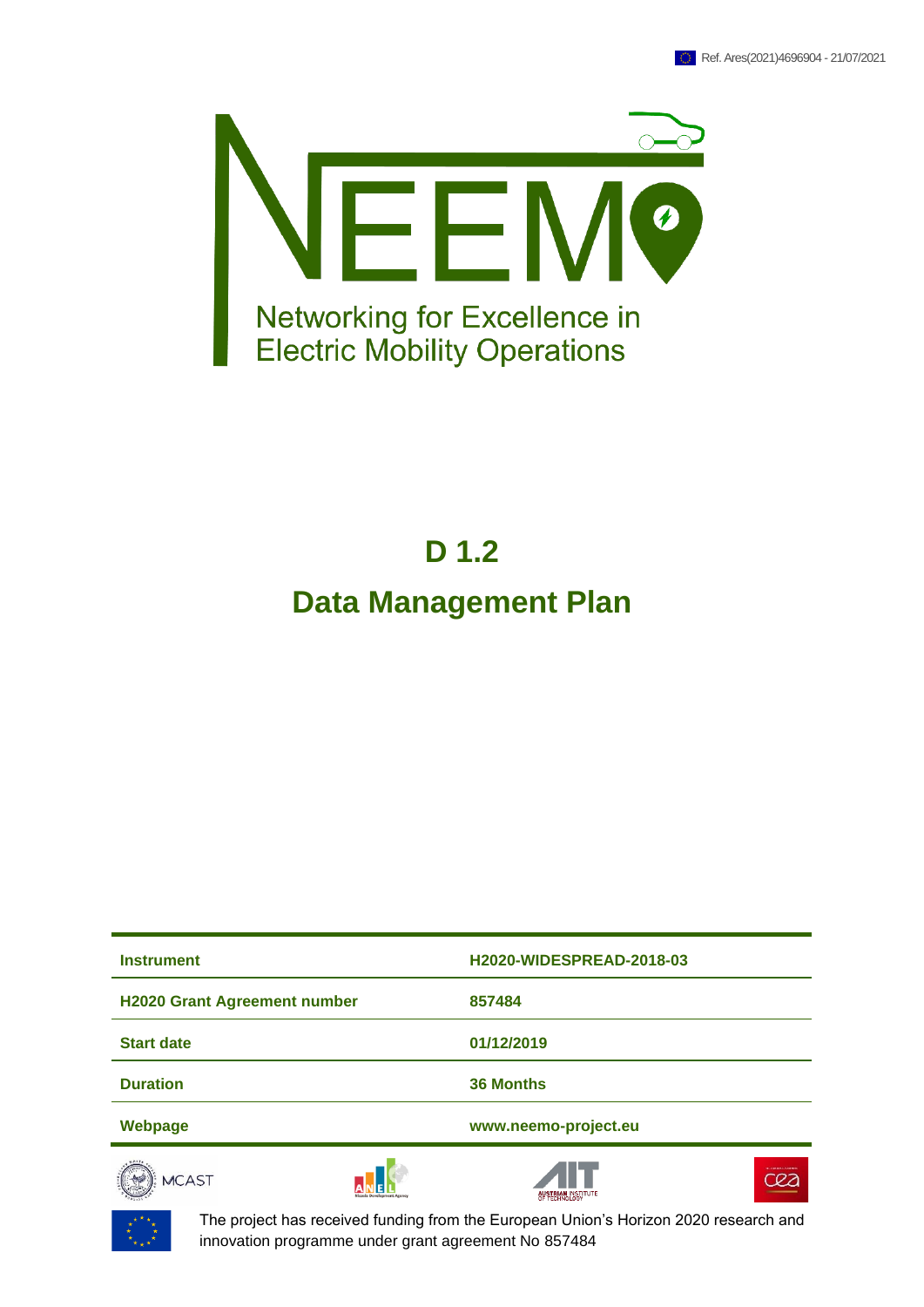

# **SUMMARY**

| <b>Work package</b>                | WP <sub>1</sub>                                                                                                                   |
|------------------------------------|-----------------------------------------------------------------------------------------------------------------------------------|
| <b>Task</b>                        | T1.1                                                                                                                              |
| <b>Deliverable</b>                 | D <sub>1.2</sub>                                                                                                                  |
| <b>Deliverable Title</b>           | <b>Data Management Plan</b>                                                                                                       |
| <b>Due Month</b>                   | 6                                                                                                                                 |
| <b>Submitted Date</b>              | 21 <sup>st</sup> July 2021                                                                                                        |
| <b>Partner Responsible</b>         | <b>MCAST</b>                                                                                                                      |
| <b>Person Responsible</b>          | <b>Brian Azzopardi</b>                                                                                                            |
| <b>Author(s)</b>                   | Somesh Bhattacharya, Brian Azzopardi                                                                                              |
| <b>Participating Beneficiaries</b> | <b>MCAST, ANEL, AIT, CEA</b>                                                                                                      |
| <b>Document Version</b>            | $\overline{2}$                                                                                                                    |
| <b>Reviewed by</b>                 | Bin Hu, Antoine Guerin de Montgareuil,<br>Eleftherios Loizou, Renata Mikalauskiene,<br><b>Brian Azzopardi, Alexandre Mignonac</b> |
| The number of Pages inc. cover     | 13                                                                                                                                |
| <b>Dissemination Level</b>         | <b>PU</b>                                                                                                                         |

#### *Dissemination Level*

PU = Public

- PP = Restricted to other programme participants (including the EC)
- RE = Restricted to a group specified by the consortium (including the EC)
- CO = Confidential, only for members of the consortium (including the EC)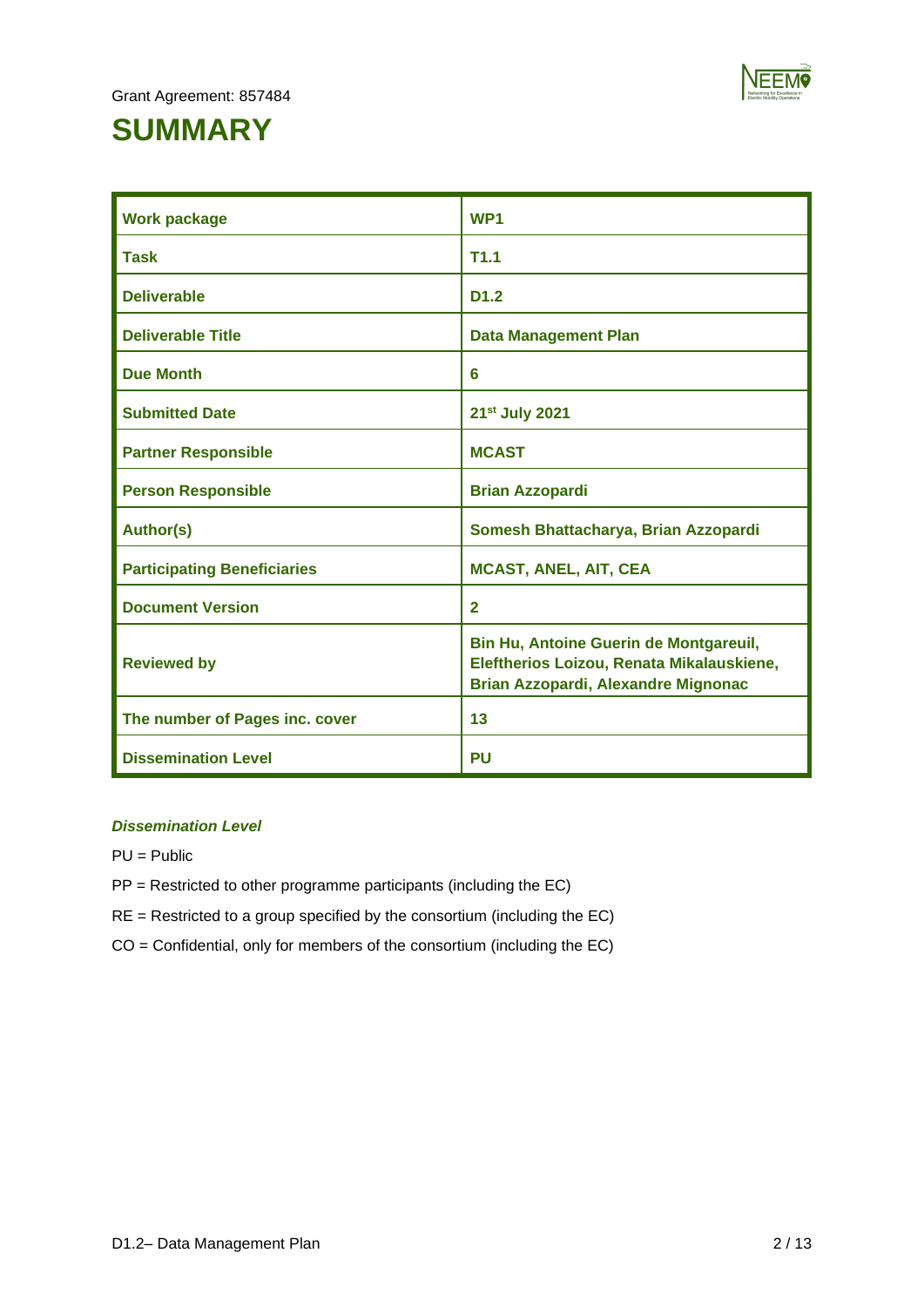

# **History of changes**

| <b>Version</b> | Date       | Change                                                                                                                                   | Page |
|----------------|------------|------------------------------------------------------------------------------------------------------------------------------------------|------|
|                | 21.07.2021 | This version was updated in the context of Guidelines on FAIR<br>Data Management in Horizon 2020.<br>New sections on FAIR data included. | all  |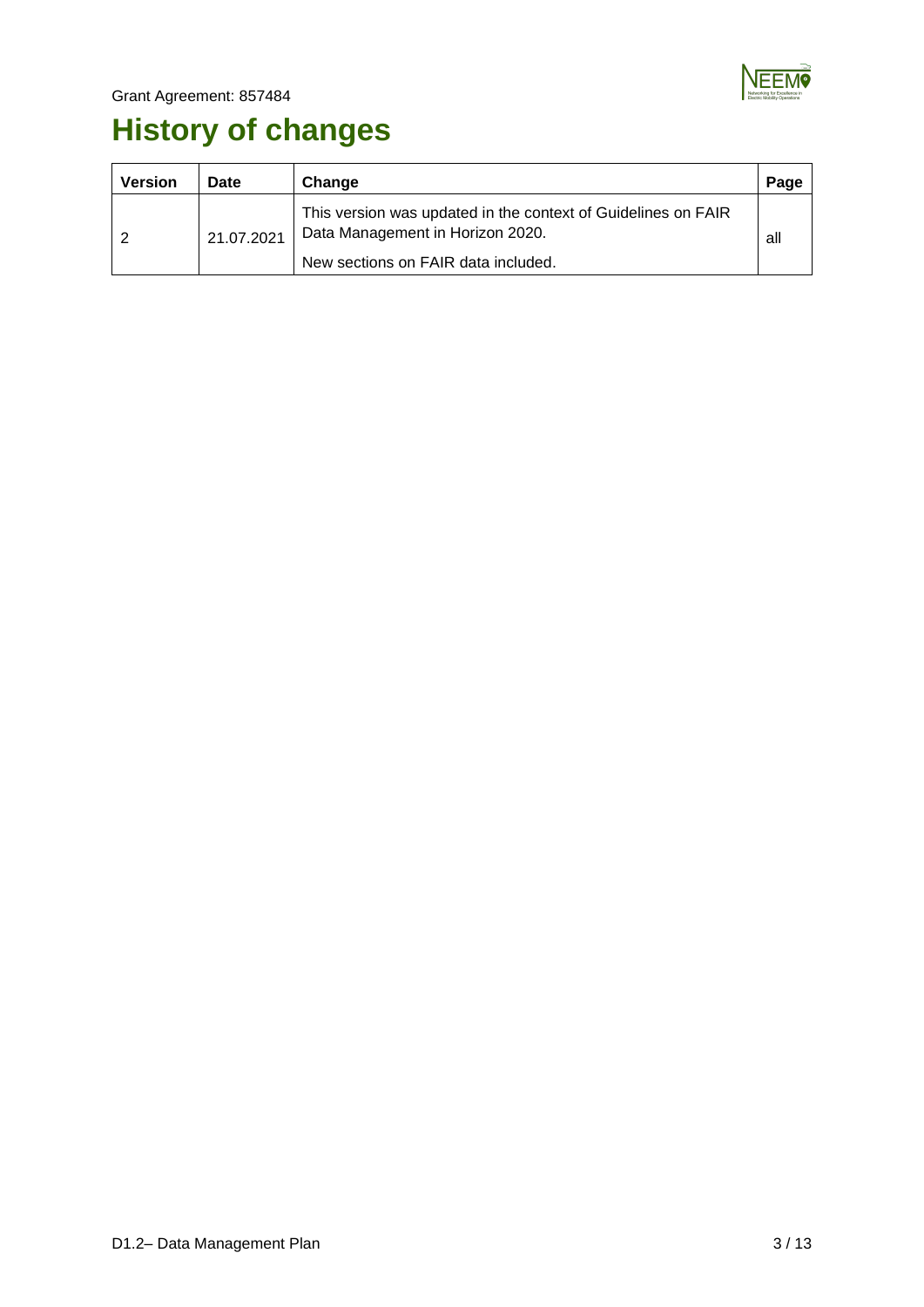

# **CONTENTS**

| 2.1 |  |
|-----|--|
| 2.2 |  |
| 2.3 |  |
| 2.4 |  |
| 3.  |  |
| 4.  |  |
| 5.  |  |
|     |  |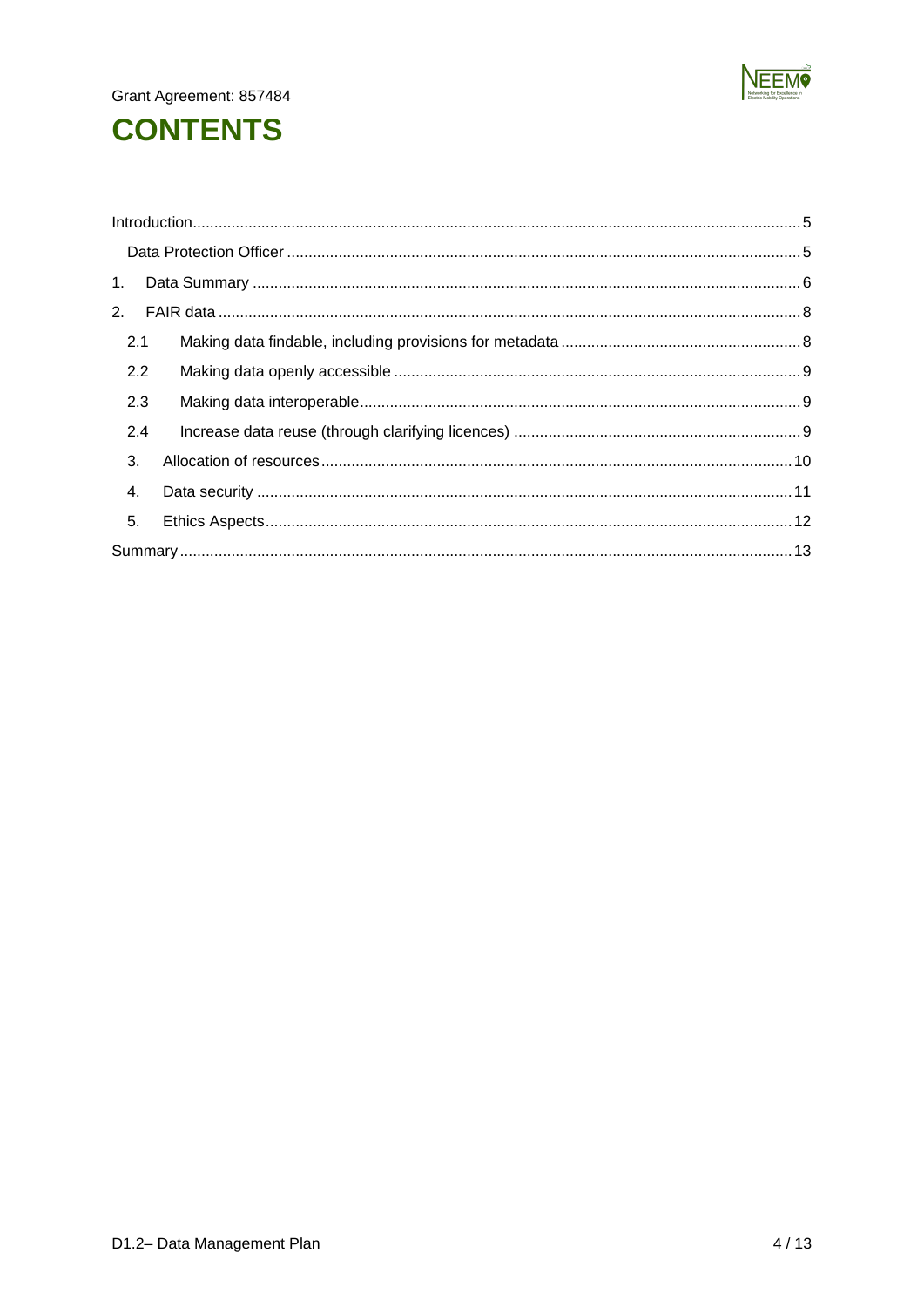

## <span id="page-4-0"></span>**Introduction**

The H2020 NEEMO project aims to have open access to data, where possible. Data generation and provision is an integral part of the project, and the generated information aims to enhance new knowledge in the development and implementation of NEEMO. This deliverable explains how the project coordinator ensures data protection and what kind of data is available to the public under the aegis of the NEEMO project. Malta College of Arts, Science and Technology (MCAST), as a project coordinator and host institution of NEEMO project, share the responsibility with project partners for data collection, storage, protection, retention and destruction according to the European Union and national legislation.

The objectives of the NEEMO project are:

- O1: To enhance and increase the research output of MCAST Energy (in quality and quantity).
- O2: To increase the success of MCAST Energy in grant applications and recruitment of excellent personnel.
- O3: To strengthen and develop long-term relations between MCAST Energy, partners, networks and stakeholders.
- O4: To increase the international standing of the MCAST Energy, acting as island state model, in Electric Mobility research and policies related to integrating technologies, modes and operations.

The General Data Protection Regulation (GDPR) is legally binding for all Member States, without the need to be ratified by Member State parliaments. It is a crucial document used as a basis for the discussions and recommendations in this deliverable.

Each NEEMO partner is bound by their institutional, professional, and national code for research ethics. In general, activities across the work packages are designed to ensure integrity, quality and transparency. Project partners and participants will be informed about the purpose, methods, and intended purpose of any data collection. In addition, participants will be informed about their participation contributes to the overall project objectives and how potential risks arising from their participation may be mitigated to eliminate all threats of harm to project partners and participants.

This deliverable D1.2 Data Management Plan of the H2020-WIDESPREAD-2018-03-TWINNING NEEMO project forms part of WP1 Management and Task 1.1. This document follows the guidelines on FAIR Data Management in Horizon 2020 and its template for Data Management Plan.

## <span id="page-4-1"></span>**Data Protection Officer**

Malta College of Arts, Science and Technology (MCAST), as a host institution, confirm a Data Protection Officer (DPO) is appointed under the GDPR. dpo@mcast.edu.mt; +356 23987141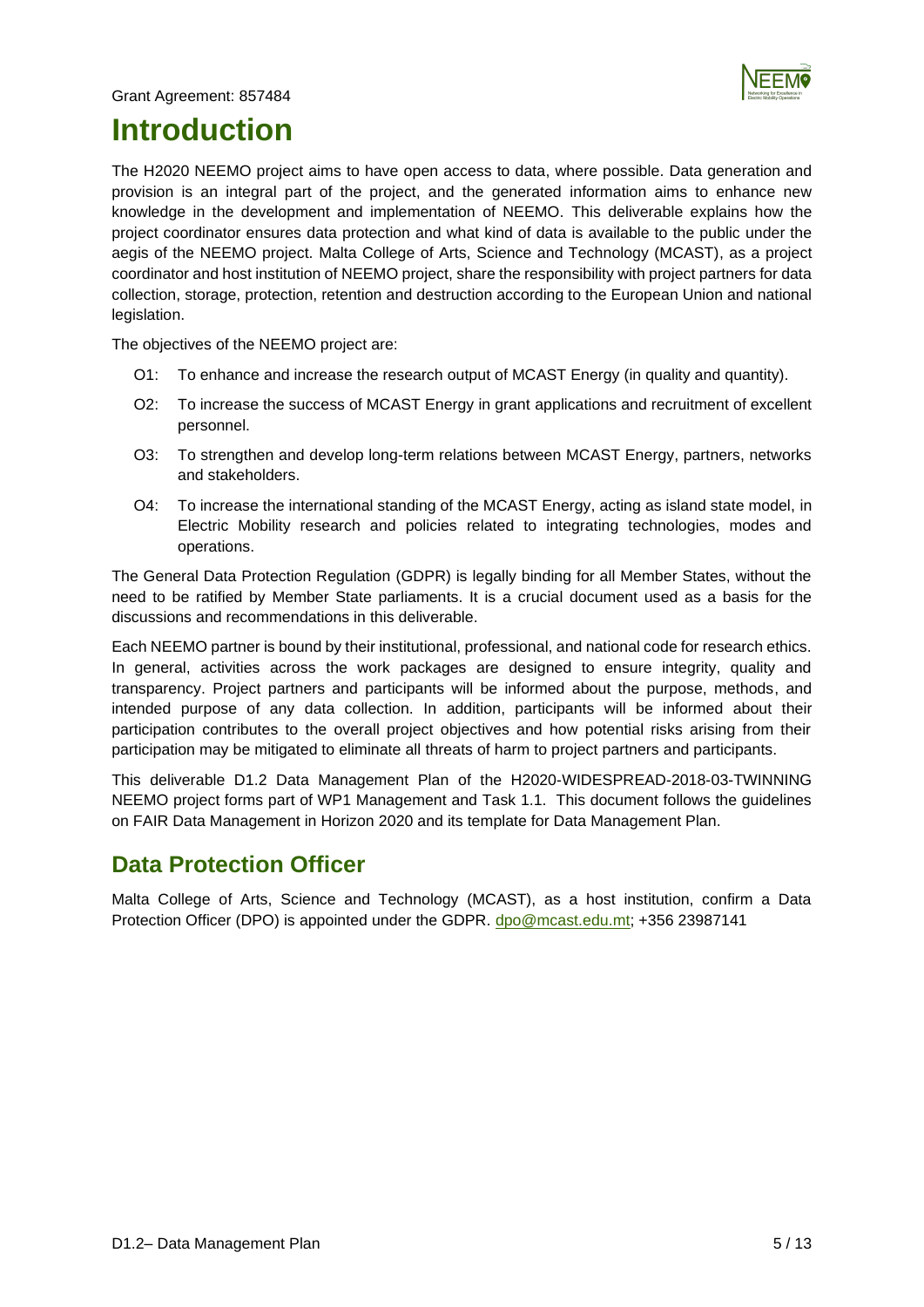

## <span id="page-5-0"></span>**1. Data Summary**

The NEEMO project is a Coordinated and Support Action (CSA) project where direct research time, including data collection and analysis under this Call Instrument H2020-WIDESPREAD-2018-03, are not supported. However, research outputs in the form of dissemination through research papers and other platforms are supported. Time dedicated to research is supported by individuals, external collaborations or entities' initiatives, while the NEEMO project directly supports time to disseminate these endeavours. Hence while most of the data collected in terms of registrations, contacts, presentations and feedback are directly support, some data may be available through NEEMO, such as mobility traces through collaborative endeavours. This section summarises the data which will be collected and generated over the entire duration of the project.

The type of data and its purpose of collection/generation, including its relation to the project's objectives, are listed in Table 1. It also includes a description of each dataset.

The data are collected in the following type/s and format/s as listed in Table 2. The origin of the data, expected size and usefulness are mapped with the implementation of the project as Workpackages (WPs). The driver simulator results, case studies, scenarios, cost-benefit analysis, and impact

| <b>Data Type</b>                          | <b>Description</b>                                                                                                                                      | <b>Purpose</b>                                                                                                                                                                                                                       | <b>Objective/s</b>                               |
|-------------------------------------------|---------------------------------------------------------------------------------------------------------------------------------------------------------|--------------------------------------------------------------------------------------------------------------------------------------------------------------------------------------------------------------------------------------|--------------------------------------------------|
| <b>Stakeholder</b><br>contacts            | The data contains the names and<br>contact of the members of the NEEMO<br>stakeholder group                                                             | This data is used to contact the<br>stakeholders, organise interviews and<br>workshops, and disseminate the results<br>of the project                                                                                                | O <sub>2</sub>   O <sub>3</sub>   O <sub>4</sub> |
| <b>Website</b><br>subscriber<br>contacts  | The data will contain the names and<br>emails of those who subscribe to the<br>time-to-time updates of the NEEMO<br>project website                     | To assist dissemination                                                                                                                                                                                                              | O2   O3   O4                                     |
| Stakeholders'<br>opinions                 | Stakeholders' would likely present their<br>opinions in conferences/ workshops/<br>schools about the future of electric<br>mobility in Island scenarios | Stakeholders' insights will provide<br>valuable feedback for the methods<br>employed in the project                                                                                                                                  | O2   O3   O4                                     |
| <b>Interview</b><br>responses             | Subjects enquired to an opinion about<br>the electric mobility aspects, issues<br>and future goals                                                      | Public insights will help in scenario<br>development. The data, however, will be<br>kept anonymous                                                                                                                                   | O3   O4                                          |
| <b>Driver</b><br>simulator<br>results     | Subjects can take part in the<br>experimental collection of the drive<br>data of autonomous/ public vehicles                                            | The data collected will be used for<br>research on e-mobility and to study the<br>driving and the associated charging<br>patterns of electric vehicles (the subjects<br>and their associated vehicle data will be<br>kept anonymous) | 01   02   04                                     |
| <b>Case studies</b>                       | Simulation models of use cases within<br>the Island environment will be created<br>using mathematical modelling                                         | The created models will help in<br>understanding the driving behaviour, and<br>future projection about the infrastructure<br>refurbishment in Island scenarios, taking<br>into account the charging requirements                     | 01   02   04                                     |
| <b>Scenarios</b>                          | Target scenarios will be developed<br>availing inputs from stakeholders and<br>the Project partners                                                     | To enable the study of impacts of<br>different interventions                                                                                                                                                                         | 01   02   04                                     |
| <b>Cost benefit</b><br>analysis           | A method for assessing cost benefits<br>for the policy options and scenarios                                                                            | To help stakeholders make decisions<br>regarding policy implementations                                                                                                                                                              | 01   02   03   04                                |
| Impact<br>assessment<br><b>indicators</b> | A list of potential impacts and their<br>assessment will be generated through<br>case studies                                                           | It will be used to identify the practical<br>benefits availed from the collection of<br>data                                                                                                                                         | 01   02   04                                     |

#### **Table 1: Data type description, purpose and relation to project objective/s**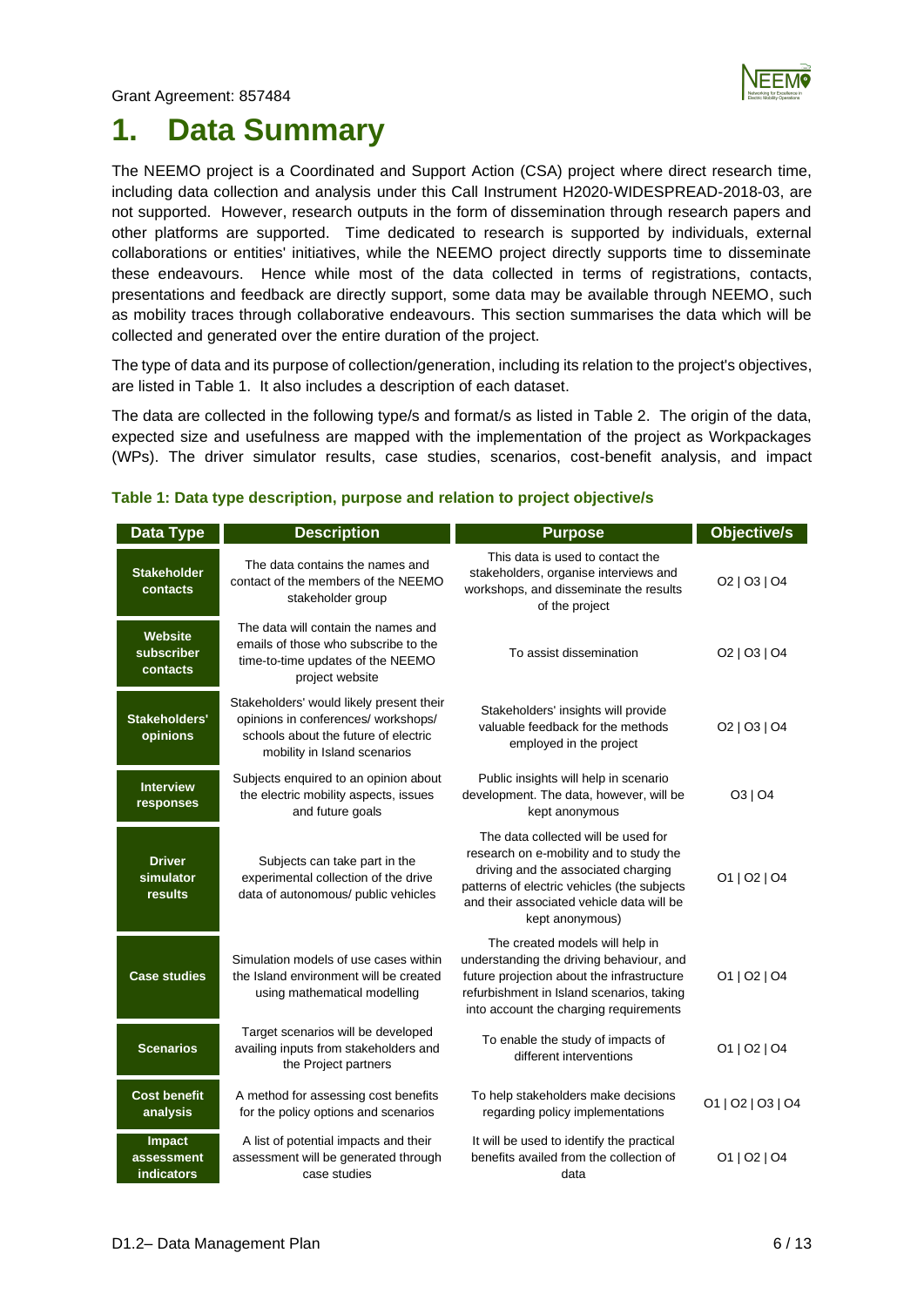

#### **Table 2: Data type, origin, format, expected size and usefulness**

| Data Type                                        | Origin                                | Format          | <b>Size</b> | <b>Usefulness WPs</b> |
|--------------------------------------------------|---------------------------------------|-----------------|-------------|-----------------------|
| <b>Stakeholder</b><br>contacts                   | Secondary data                        | Csv, txt, xlsx  | kB          | 1                     |
| Website<br>subscriber<br>contacts                | Secondary data                        | Csv, txt, xlsx  | kB          | $\overline{4}$        |
| Stakeholders'<br>opinions                        | Primary data                          | Docx, csv, wav  | kB          | 1                     |
| <b>Interview</b><br>responses                    | Primary data                          | Docx, csv, wav  | kB          | 4                     |
| <b>Driver</b><br>simulator<br>results            | Primary data involving human subjects | Docx, txt, xlsx | kB          | 1,2,3                 |
| <b>Case studies</b>                              | Primary and secondary data            | Docx, xlsx      | kB          | 1,4                   |
| <b>Scenarios</b>                                 | Primary and secondary data            | Docx, xlsx      | kB          | 1,4                   |
| <b>Cost benefit</b><br>analysis                  | Primary and secondary data            | Docx, xlsx      | kB          | 1,2,3,4               |
| <b>Impact</b><br>assessment<br><b>indicators</b> | Primary data                          | Docx, txt, xlsx | kB          | 1, 2, 3, 4            |

assessment indicators data sets are disseminated in a clustered format under the findable, accessible, interoperable and reusable (FAIR) principle on the project webpage and another potential; repository.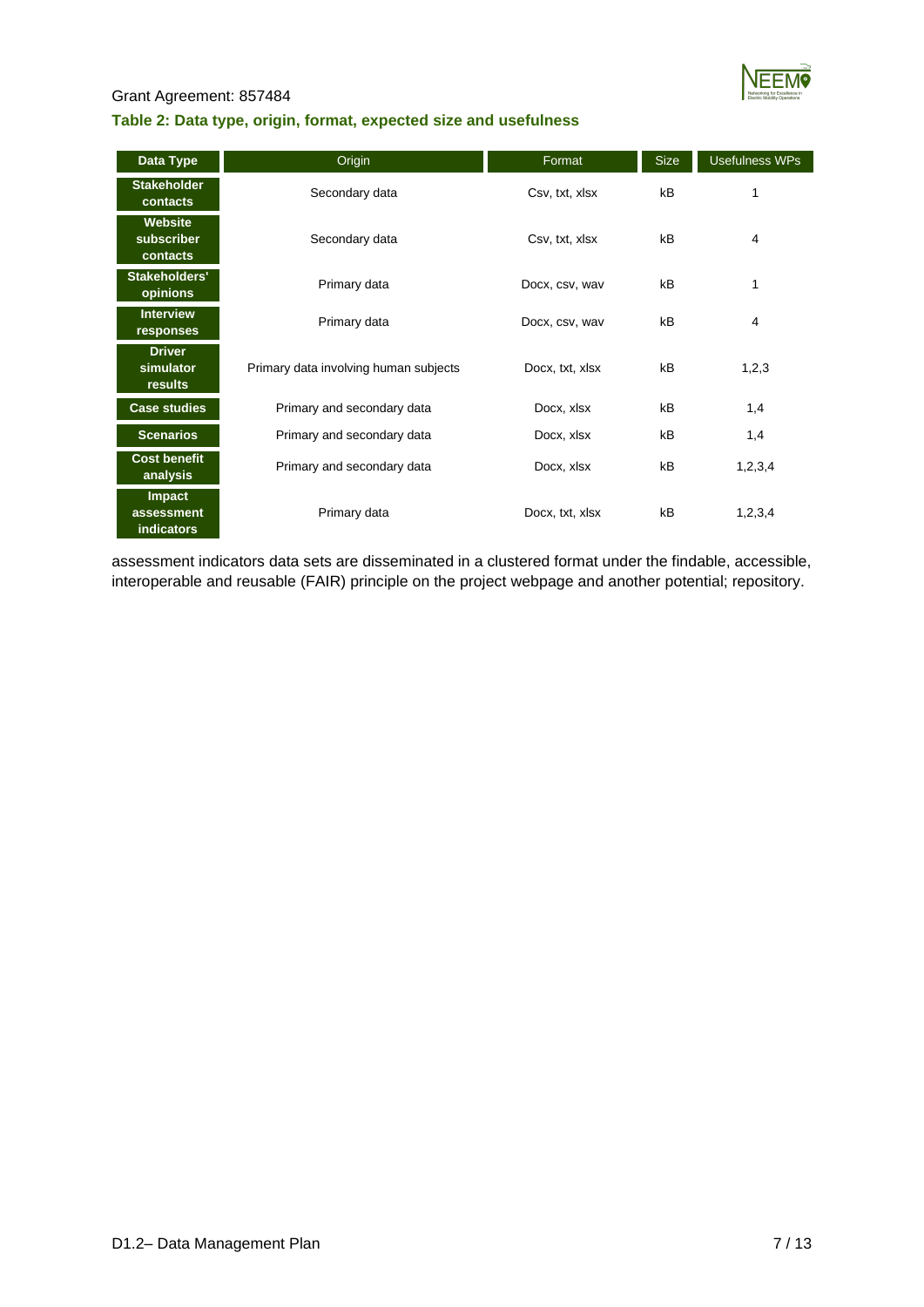

## <span id="page-7-0"></span>**2. FAIR data**

This section refers to data generated/produced by the NEEMO project and research data to be findable, accessible, interoperable and reusable (FAIR) and ensure it is soundly managed. The generation of research data is outside the scope and not supported by NEEMO as a CSA project under the Instrument H2020-WIDESPREAD-2018-03. Nevertheless, some information is generated/produced, including related research data. Hence, NEEMO shall ensure an example leading to knowledge discovery and innovation and subsequent data and knowledge integration and reuse.

All knowledge (results) obtained will be reviewed, as Figure 1 for its exploitation potential by Management Committee. Suppose results are classified as being not potentially commercial. In that case, that is, requiring some form of IP protection. Material is deemed free to be disseminated by a range of means to various stakeholder groups as described in the communication section. IP Management and Exploitation, which is implemented by AIT and essentially aims at facilitating a transparent process, clarification of (co-)ownership of results, identifying whether the results are capable of industrial or commercial application or can be readily disseminated as scientific results, preparing IP documentation for evaluation by the Management Committee and Standard Operating Procedures (SOPs) for 1) publications, 2) conference participation, and 3) IPR activities. This knowledge dissemination is not a significant issue in the NEEMO project.





## <span id="page-7-1"></span>**2.1 Making data findable, including provisions for metadata**

The activities employed by the various work packages vary and involve human participants through interviews, questionnaires, surveys, and participation will be only conducted based on informed consent. That is, participation will be free from any coercion and can be revoked at any time. The data stored is retained for a maximum period of 5 years after the project finish. This data retainment applies to those individuals involved in the activities defined for WP2, WP3 and WP4. Participants will be provided with information about the nature of the action, the conditions under which they are being asked to provide information, and how the findings will be presented. Data controllers, Project Manager, Project Coordinator, Work Package and Task leaders responsible for the activities where personal data is collected will ensure that data subjects can rectify, remove or block incorrect data about themselves.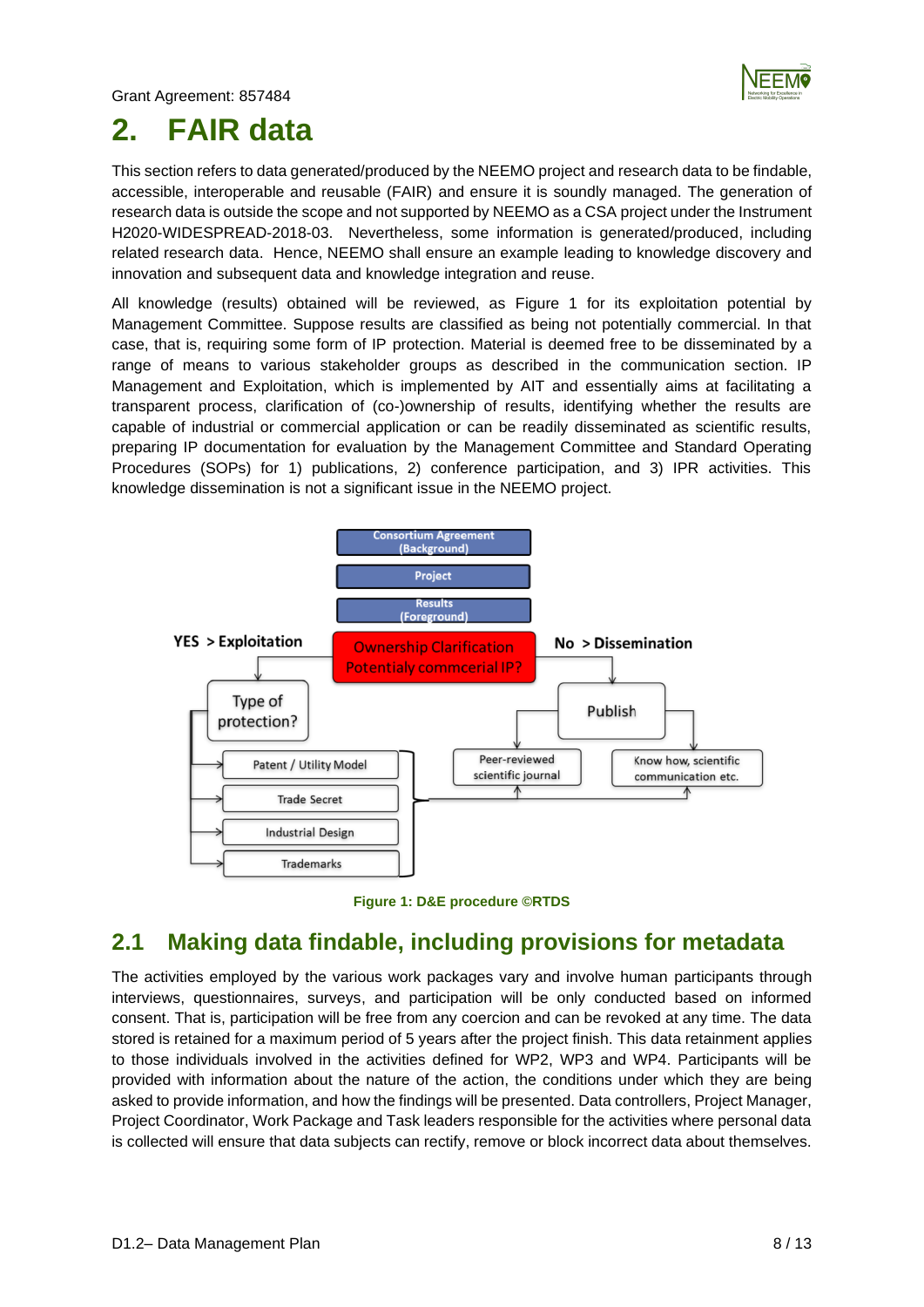

The use of a standard data naming convention will be followed, and clear versioning will be established for the collected data.

Metadata includes Digital Object Identifiers (DOI) for published articles such as title abstract, author/s and keyword/s, shared on the NEEMO web page e-library section. Furthermore, publications are shared in the original repositories in golden open access and repositories such as Research Gate and Linked In.

Metadata clustered for mobility logged traces, including speed, distances, and altitudes through GPS logs, will also be shared on the e-library at the project end. After all dissemination, exploitations and commercial and personal sensitive data have been reviewed consortium. This type of data is outside the scope of NEEMO project, but it is expected that some data will be generated/produced.

### <span id="page-8-0"></span>**2.2 Making data openly accessible**

For some significant NEEMO scientific publications (example on the topic policy implication on the city and regional level), the 'golden' open access model will be chosen to guarantee immediate access to the publications and comply with the EC6 months' embargo deadline. In addition, it allows NEEMO authors to retain the copyright for their publications, as encouraged by the EC, and to use it for further dissemination activities into the scientific and industrial communities. Immediately after publication, the publication will be made accessible on Openaire.eu. NEEMO beneficiaries will also check if the publication's metadata is adequate for EU funded projects and aligns with other exploitation activities that are no infringement of IPR.

## <span id="page-8-1"></span>**2.3 Making data interoperable**

NEEMO data mainly collected for reporting and analytics of the project is exchanged and shared between beneficiaries on the Microsoft Platform and downloadable shared datasheet files. The data is primarily used for internal and external reporting on the project.

NEEMO published-related data follow the DOI standards and IEEE keywords.

NEEMO research-related data such as mobility traces are saved in .csv files, easily reused by most Matrix-based operating software.

## <span id="page-8-2"></span>**2.4 Increase data reuse (through clarifying licences)**

NEEMO publications are the 'golden' open access model that will be chosen to guarantee immediate access to the publications and comply with the EC6 months' embargo deadline.

NEEMO research-related data such as mobility traces are embargoed for the project's duration and/or until the complete publication of analytics to give time to publish or seek patents. This decision is taken at Consortium Level. This data is then released for reuse by third parties and remains on the project elibrary for the next seven years after the project ends.

Quality assurance on the data to be published is provided through the International Scientific Committee members. Among other matters, the process includes (i) handles duplicates and inconsistencies in the data, (ii) designs key metrics to control data quality and (iii) advises on and implements data governance procedures.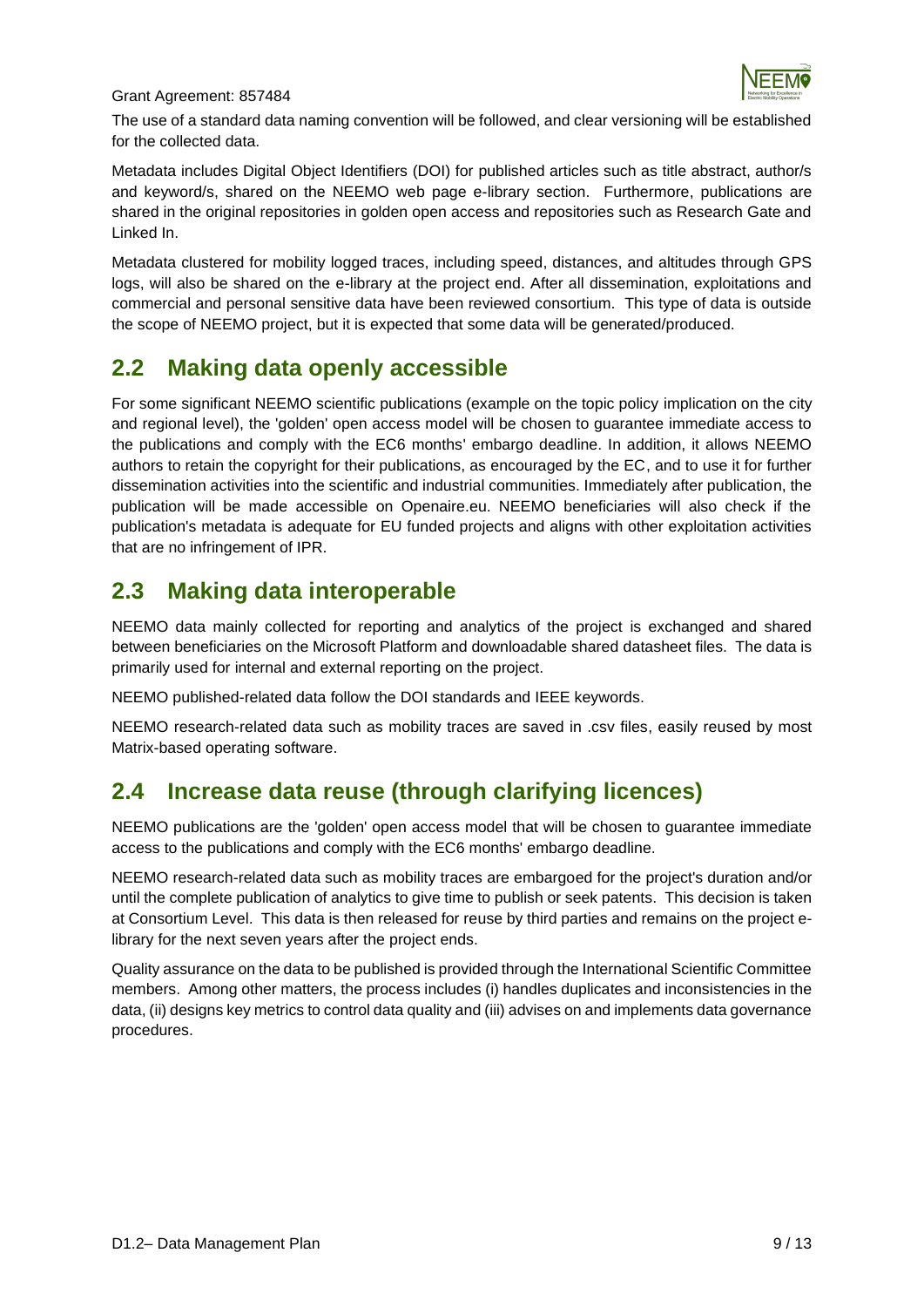

### <span id="page-9-0"></span>**3. Allocation of resources**

The costs for making data FAIR in the NEEMO project are within the Management Tasks WP and it supporting structures of committees, software and hardware. The NEEMO project covers all expenses, and in Open Access, credit is provided to the project.

Individuals whose Personal Data is processed will be treated fairly and openly, and transparently. Personal Data of individuals will be processed only for those administrative, operational, accounting, and monitoring purposes necessary for the safe and reliable implementation of the NEEMO project without prejudice to individual rights under the relevant laws. NEEMO project members will ensure that:

- Processing of Personal Data will be adequate, relevant and not excessive to the purposes for which they are processed.
- Personal Data will be treated accurate and kept up to date.
- Personal Data processed for feedback and results purposes will always be anonymised and confidential unless the individual would give explicit and signed consent to publish personal data.
- **9** Appropriate technical and organisational measures will be taken against accidental loss or destruction of Personal Data.
- $\bullet$ Personal Data (name and contact details) will be retained but not published.

Individuals can report suspected breaches of these principles first to NEEMO Project Manager and then NEEMO Project Coordinator, and then to Data Protection Officer (DPO). NEEMO members will be responded to suspected breaches of Personal Data Protection established under these principles promptly and effectively and took the appropriate action where a violation is found to have occurred.

The individuals whose personal data is being collected and processed will have the right to:

- obtain a copy of their Personal Data being stored by the NEEMO partner without undue delay;
- request that any Personal Data relating to them which is shown to be incomplete or inaccurate be rectified;
- request that on compelling legitimate grounds processing of their Personal Data should cease;
- know the contact details of the Project Manager, Project Coordinator and Data Protection Officer to which the individual should direct requests to their rights above.

NEEMO partners dealing with personnel data derived from interviews, questionnaires or surveys will record the following elements, which will always be confidential:

- Name and contact details of the participant.
- $\bullet$ Description of Personal Data processed.
- Purpose or purposes of the processing of Personal Data.

Personal Data will never be transferred to individuals or organisations outside the NEEMO consortium unless there is an appropriately enforced legal request.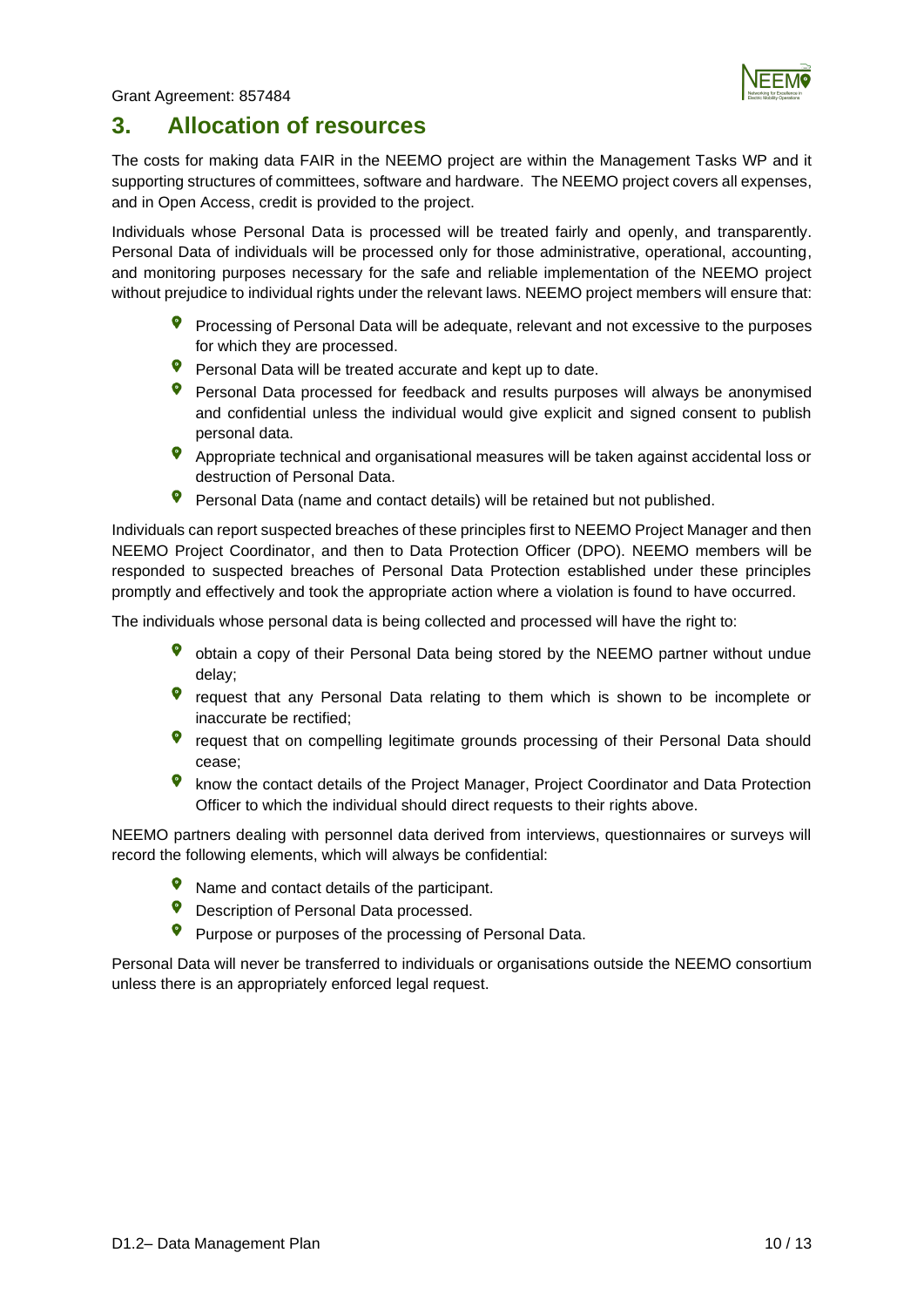

### <span id="page-10-0"></span>**4. Data security**

The Project Coordinator will ensure that data will be stored securely during the project, and provisions will be made to ensure that the data will be secured safely beyond the lifetime of this project. Confidential information such as personal data on individuals recorded in interviews, questionnaires or surveys (contact data) will be never become accessible for the general public. It will be securely stored to prevent breaches of confidentiality. The nature of the activities conducted in the overall project does not engage in areas where 'incidental findings' have caused primary concern, namely medical ethics. Data will be anonymised where appropriate, and when personal data is recorded, it will always be confidential. Names of participants may be published following informed consent and approvals for testimonials.

The project objectives require the collection and analysis of public data that come from very different sources. Sometimes data are publicly available. Other data is inexistent or insufficiently detailed to implement NEEMO tasks. Therefore, the NEEMO project involves primary data collection such as interviews, questionnaires, surveys and data sources from the different project partners.

The data generated in the project will be systematically managed. As a safer alternative to the intranet, NEEMO will provide a well-protected password-protected virtual workspace, where delicate IP data will be exchanged and stored. All hard drives and servers used by the partners for the storage of digital data will be backed up regularly, and data generated will be periodically stored in offline systems to avoid loss of data. Where possible, electronic lab books and certified data management software is used. The main achievements will be summarised in periodic reports sent to the project coordinator and compiled in the requested reporting periods.

Each beneficiary is responsible for documenting research progress and collaborations through laboratory books, minutes of the meeting, memos, email correspondence, test reports, and annual working plans with sufficient detail to identify the significant contribution to the creation of results that is to internationally recognised standards and good practice. The documentation activities begin with implementing guidelines and procedures, includes supporting the consortium in defining IP strategies, refining appropriate business models, planning managing stakeholder communications and relations and last but not least, preparing the training and demonstration activities/programmes consisting of presentations, manuals, blueprints, guidelines. The relevant data for such will be stored in an extra folder on the Virtual E-Workspace.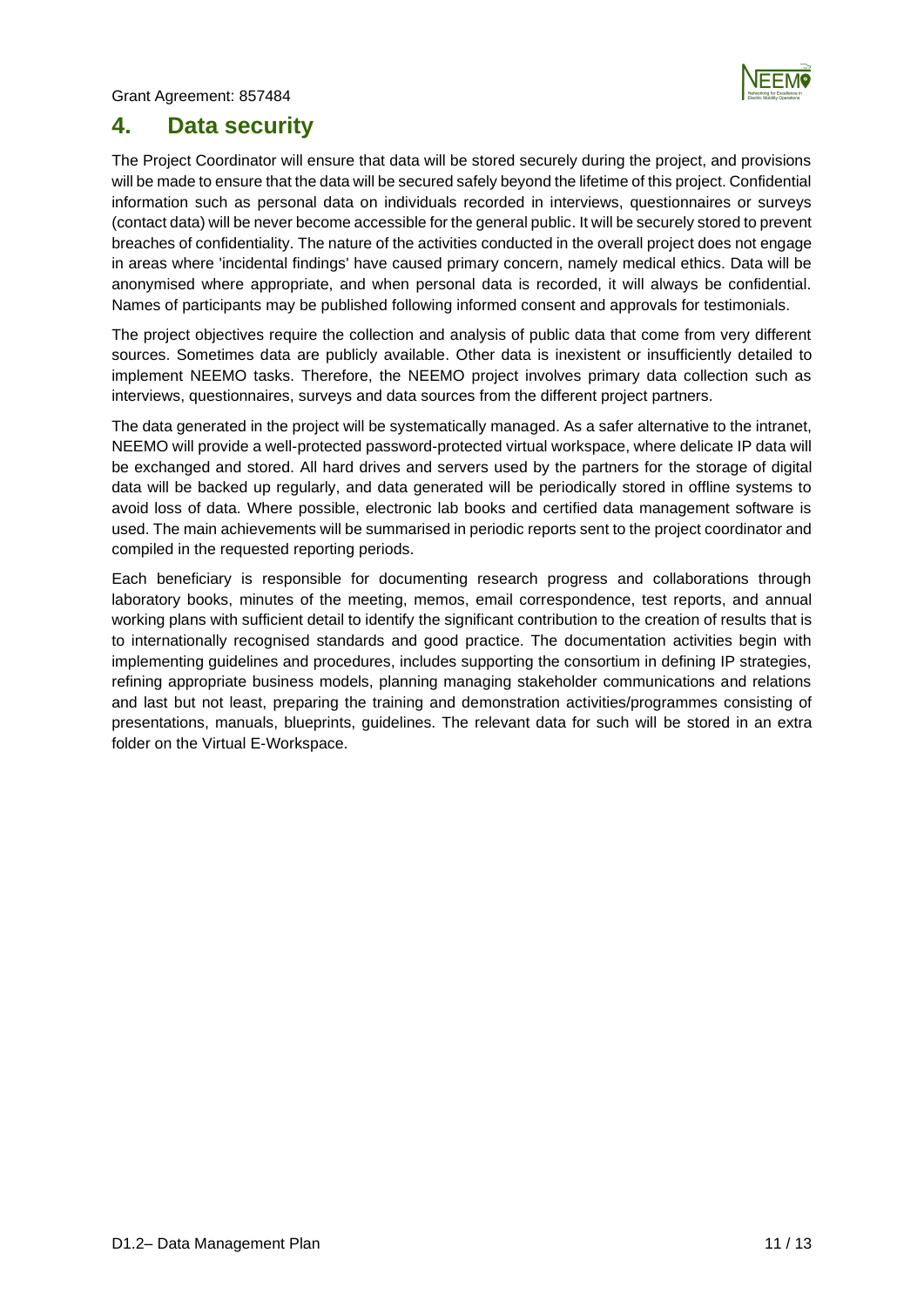

### <span id="page-11-0"></span>**5. Ethics Aspects**

All project activities are designed, undertaken and reviewed as part of the consortium to ensure integrity, quality and transparency. The NEEMO Management Committee will take the lead responsibility to ensure that the ongoing activities are conducted at the highest integrity, quality, and transparency level. Each work package is embedded within institutional ethics frameworks and committees. The ethics framework that applies to the Project Coordinator, The Malta College of Arts, Science and Technology, will apply where these bodies do not exist.

The NEEMO consortium is aware of the requirements of the General Data Protection Regulation (GDPR). Data protection is a core research topic of the project. NEEMO will ensure that for any human data it processes, compliance with the GDPR is guaranteed.

The Project Coordinator will ensure that NEEMO related activities follow ethical guidelines.

- Concerns regarding the ethical conduct of activities conducted under the NEEMO project should be raised, in the first instance, with the NEEMO Project Manager.
- The annual Management Committee meetings will devote time to considering emerging activities ethics issues that are foreseen at the outset of the research.
- $\bullet$ Unethical behaviour will not be tolerated and will be raised as part of consortium meetings.
- $\bullet$ Depending on the severity, failure to comply may lead to the exclusion from the consortium, following the internal principles defined in the Consortium Agreement. The process of such investigation will be guided by the principles of integrity, fairness, uniformity, confidentiality and no detriment. All members of the NEEMO consortium are committed to cooperate and support such investigations. They are also committed to consent to the conclusions of such processes and to take appropriate actions subject to proper appeal processes.
- Project members will seek opportunities to train in ethics-related project activities as part of their activities in the NEEMO consortium. Such opportunities will be encouraged as part of career development opportunities.
- All individuals participating in surveys, questionnaires, and interviews will be fully informed about the purpose, method and intended usage, their contribution to the project activities, and what risks, if any, may arise from participation.
- Confidentiality of information supplied by participants and the anonymity of respondents shall always be ensured. The dignity and autonomy of individuals will always be respected.
- $\bullet$ Individuals will participate voluntarily, without any form of coercion.
- All activities will be conducted under the principle of informed consent; individual participants will not contribute without their knowledge and consent. Individual participants will have the right to withdraw at any time.
- Personal Data processing shall not generally involve vulnerable individuals who are not able to give informed consent.
- $\bullet$ NEEMO activities will be conducted under the principle of 'informed consent' and under conditions of non-attributability of information to protect the participant's anonymity. The requirements are explicitly set out in the information participant sheet or public event notification. The right to comment does not affect project members' rights to interpret and analyse.
- No financial inducements will be offered for individuals on activities participation.